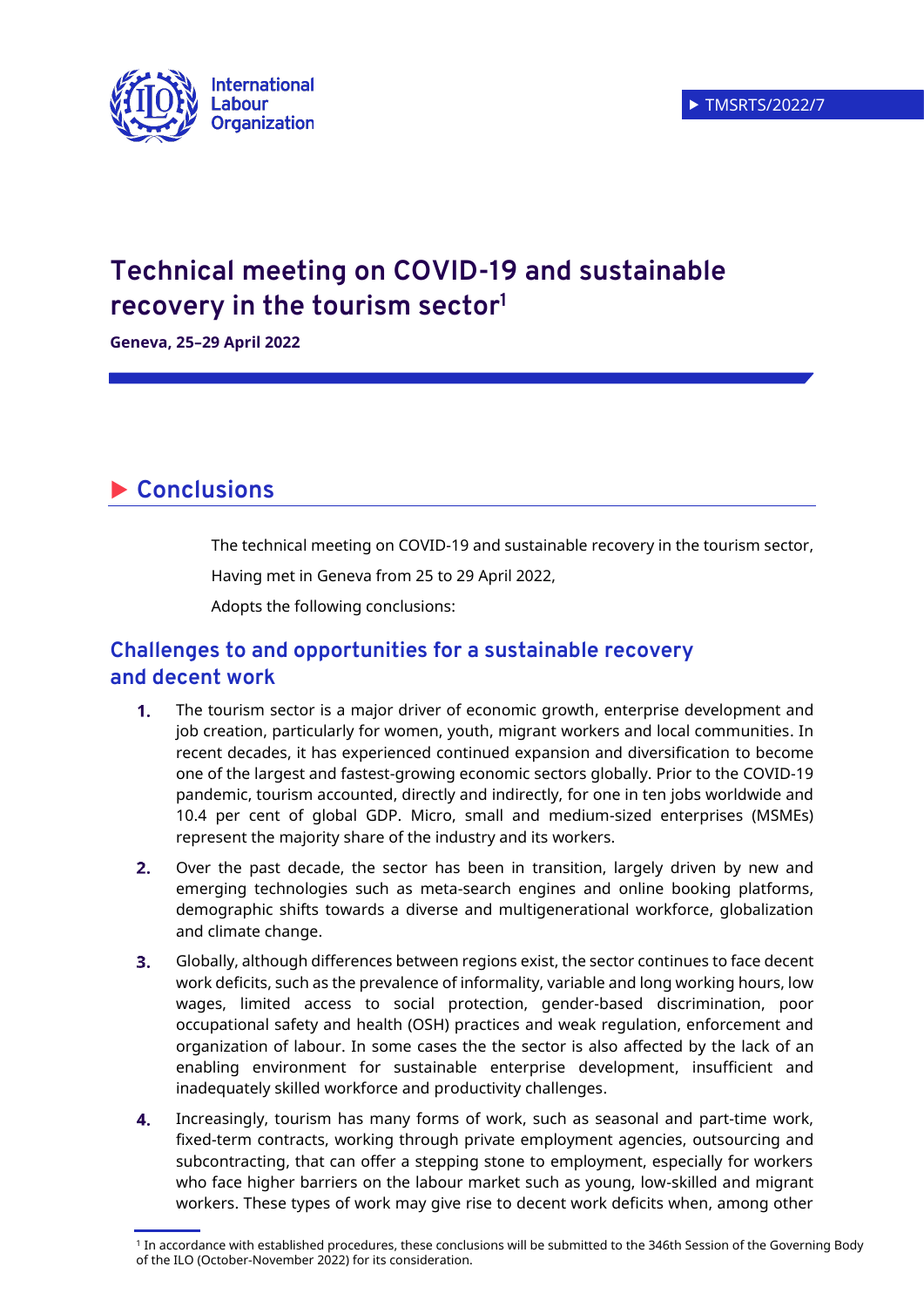reasons, they are not well regulated, are not used for the specific legal purpose they are intended for but to circumvent the employer's legal and contractual obligations, or do not afford adequate labour and social protection.

- $5.$ The COVID-19 pandemic has had a devastating impact on the tourism industry. The sector is among the hardest hit and the pandemic has destroyed tourism enterprises, particularly MSMEs, and livelihoods, with serious impacts on communities and countries that rely on the sector. Disruptions generated by the pandemic have led to unemployment, underemployment, business closure and bankruptcy. It has exposed workers to serious OSH risks and created additional decent work deficits.
- 6. The pandemic was felt strongest in informal segments of the tourism sector where decent work deficits are most pronounced. Women, young people, indigenous and tribal peoples, migrant workers and local communities frequently engaged in informal or casual employment were disproportionally affected. Inequalities in the sector have increased and hard-fought gains made towards gender equality and women's rights in recent years have reversed in some cases.
- $7<sup>1</sup>$ The lessons from the COVID-19 pandemic offer a truly unique opportunity to upgrade and transform the tourism sector and to build forward better towards an inclusive, sustainable and resilient future of work.

## **A human-centred inclusive, sustainable and resilient recovery and a just transition to a sustainable future of work in tourism**

- 8. Tourism, as one of the largest, most dynamic, and in many countries, resilient sectors of the global economy, is known for its ability to overcome crises and downturns. The tourism sector can play a major role in the global recovery, provided that an enabling environment for sustainable enterprises is established and jobs created are decent and leverage opportunities for social and economic progress.
- 9. Ensuring equal opportunities and treatment between women and men is critical to a sustainable and human-centred future of the sector. This includes respecting the principle of equal remuneration for work of equal value, and promoting a world of work that is free from violence and harassment.
- **10.** There is a need to develop and implement comprehensive, innovative and integrated approaches to curb the spread of informality and accelerate the transition to the formal economy. Efforts should aim at facilitating this transition while respecting all workers' rights, including fundamental rights and ensuring sustainability of enterprises and decent work.
- 11. Occupational safety and health and a preventive OSH culture are particularly key in the tourism sector. National programmes on OSH should contribute to the protection of workers by eliminating or minimizing work-related hazards and risks taking into account relevant international labour standards and in accordance with national laws and practices, including gender-sensitive OSH practices. They should be supported by, and aligned with, other complementary national programmes and plans, including on health systems.
- 12. Targeted policies based on social dialogue are needed to support technical and vocational education and training (TVET) systems, skills development, and lifelong learning systems that enhance productivity, facilitate job creation and retention, promote innovation and entrepreneurship, attract new workers, foster inclusion, career development, and respond to the tourism sector labour market requirements, at all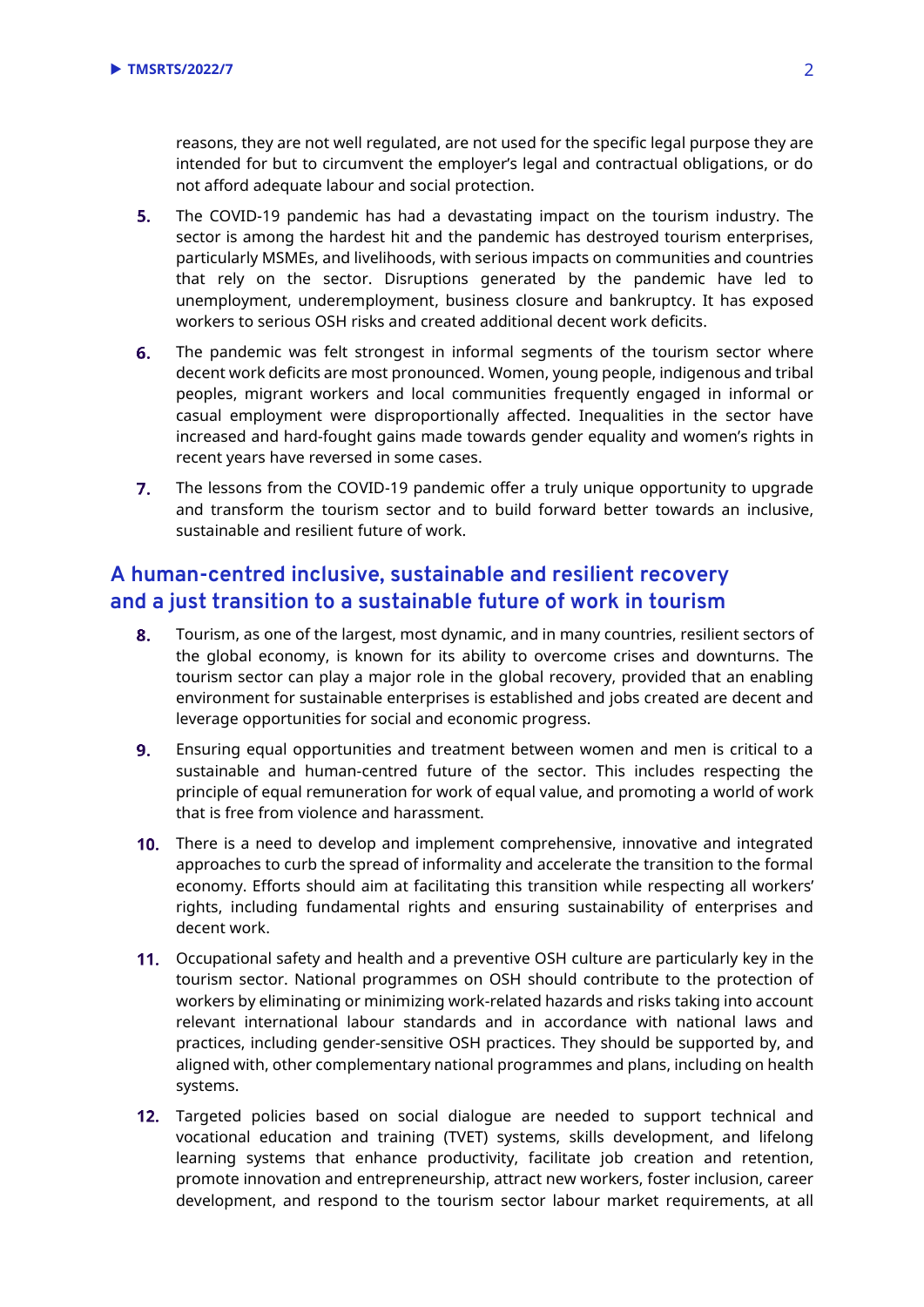levels, addressing skills shortages and mismatches, and gender-based occupational seggregration. Promoting the acquisition of skills, competencies and qualifications for tourism workers throughout their working lives is at the heart of a human-centred approach to crisis recovery and the future of work.

- 13. A policy environment and measures have to be put in place that provide for job-rich recovery with decent work opportunities for all, and for an inclusive, sustainable and resilient recovery for the sector to support business creation and continuity, and foster an enabling environment for innovation, productivity growth and a fair distribution of its gains as well as for sustainable enterprises, particularly for MSMEs.
- 14. Sustainable tourism, such as eco-tourism, that promotes the preservation of the social and natural environment and preserves tourism assets, including cultural heritage, ecosystem and natural resources while avoiding the over-exploitation of natural resources, and the creation of decent and green jobs will be key to the sector's long-term social and economic sustainability.
- 15. Social dialogue, based on the respect of freedom of association and the effective recognition of the right to collective bargaining, has a central role in designing and implementing effective policies and building the trust needed for an inclusive, sustainable and resilient recovery in the tourism sector and in promoting social justice.

## **Recommendations for future action by the International Labour Organization and its Members**

- **16.** Governments have the duty to adopt, implement and effectively enforce national laws and regulations and to ensure that fundamental principles and rights at work and ratified international labour Conventions protect and are applied to all workers in the tourism sector, regardless of their employment relationship, and to workers in the informal economy, taking into account their obligations under other international labour standards and their national circumstances. Governments should strengthen labour administration and labour inspection systems in order to ensure full compliance with laws and regulations and access to appropriate and effective remedy and complaints mechanisms.
- Governments, in cooperation with employers' and workers' organizations, should:
	- (a) engage in effective social dialogue, towards a human-centred inclusive, sustainable and resilient recovery of the tourism sector and a just transition to a more inclusive, sustainable and resilient future of work in tourism;
	- (b) engage in the effective implementation of the *ILO Guidelines on decent work and socially responsible tourism*;
	- (c) put in place a policy environment and measures for a sustainable recovery that promotes decent jobs and sustainable enterprises, fosters a just transition towards formality and ensures adequate protection for all workers; and enhances the preparedness of the sector to deal with future crises;
	- (d) work towards stronger linkages between the tourism infrastructure, policy and regulatory environments and invest in the sustainable economy and in digital infrastructure, including digital skills;
	- (e) create an enabling environment for entrepreneurship, innovation and sustainable tourism enterprises, including through investments, credit programmes, support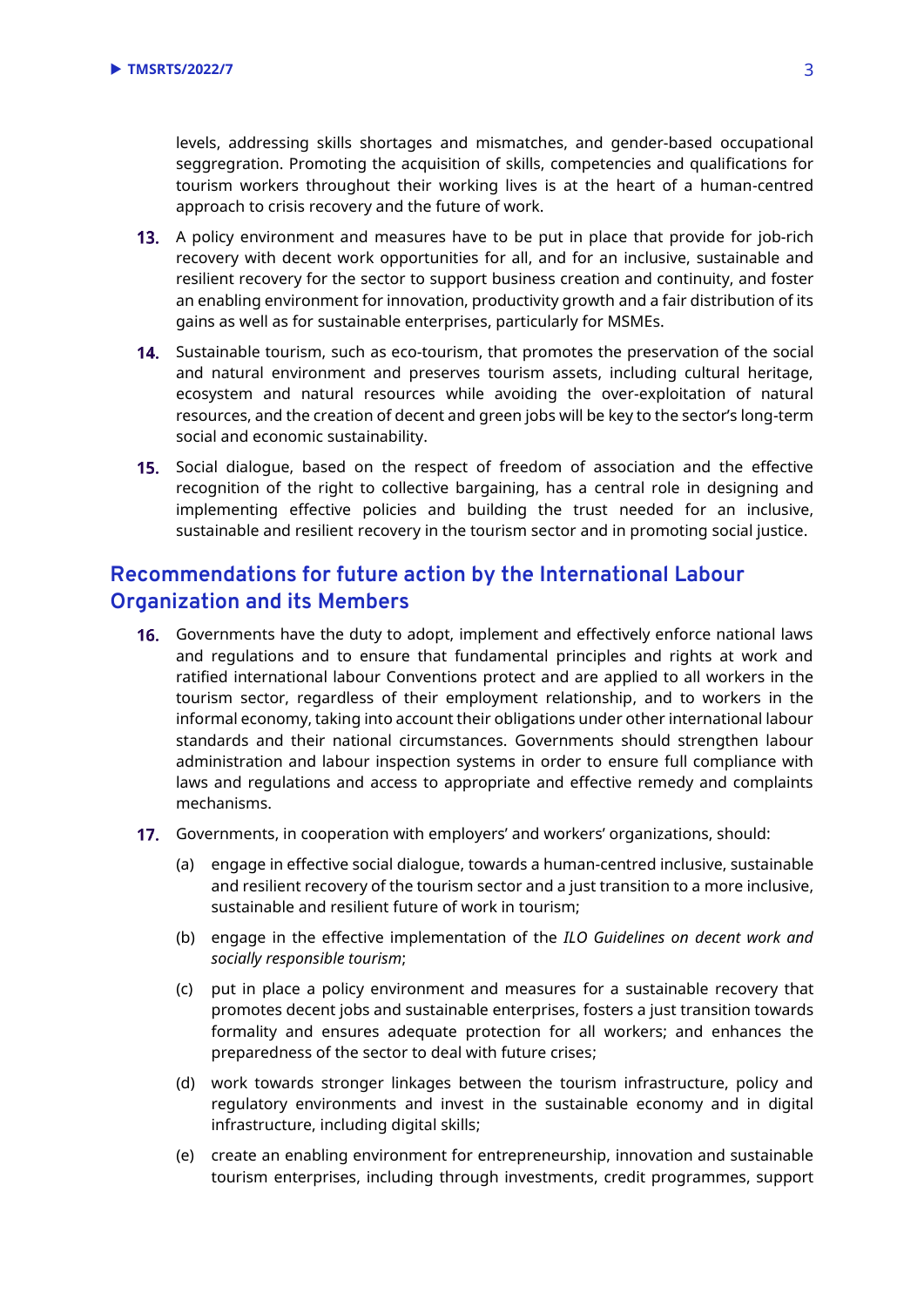for business continuity and productivity growth as well as financial inclusion for micro, small and medium-sized tourism enterprises;

- (f) provide for fair wages, decent working conditions, OSH and protect all workers against violence and harassment;
- (g) ensure access to universal, comprehensive, adequate and sustainable social protection to all engaged in the tourism sector;
- (h) put in place strategies and policies to ensure equality and non-discrimination, particularly focused on those in vulnerable situations; promoting broader gender equality, including equal opportunities, equal remuneration for work of equal value, equal participation and equal treatment;
- (i) ensure that a work–life balance is promoted and respected with limits on working time, bearing in mind the particular situation in the tourism sector;
- (j) actively engage in diversified skills development, certification, TVET systems, and lifelong learning policies, programmes and strategies, including through social dialogue and partnerships across the education and training sectors, to promote decent work opportunities for all in the tourism sector to enable it to better respond to the changing requirements.
- Governments, employers' and workers' organizations and all enterprises, including multinational enterprises, in the tourism sector should observe the principles of the Tripartite Declaration of Principles concerning Multinational Enterprises and Social Policy.
- **19.** The Office, based on its mandate reinvigorated by [the ILO Centenary Declaration](https://www.ilo.org/wcmsp5/groups/public/@ed_norm/@relconf/documents/meetingdocument/wcms_711674.pdf) for the Future of Work and the Global call to action for a human-centred recovery from the COVID-19 crisis that is inclusive, sustainable and resilient, should:
	- (a) promote the ratification and effective implementation of up-to-date international labour standards, ILO declarations, instruments and tools relevant to the tourism sector, including the *ILO guidelines on decent work and socially responsible tourism* and strengthen the capacity of constituents to respect, promote and realize the fundamental principles and rights at work (see appendix);
	- (b) build the capacity of constituents to develop strategies and engage in effective social dialogue to ensure full and productive employment and decent work for all and a just transition in the sector, and to effectively participate in the design and implementation of acquired skills certification, TVET systems, and lifelong learning and skills development programmes;
	- (c) strengthen its support to tripartite constituents for the design and implementation of strategies to achieve a human-centred recovery that is sustainable, inclusive and resilient to the COVID-19 pandemic and future crises;
	- (d) develop statistics and research, collect and regularly disseminate good practices and data on trends and developments in the tourism sector, including resilient and sustainable recovery practices as well as on recruitment and retention of workers and existing and newly emerging labour shortages and possible measures to address them; prepare a draft blueprint on productivity challenges and the promotion of an enabling environment for sustainable enterprises in the tourism sector in order to generate full, productive and freely chosen employment and decent work for all with a view to inform a tripartite forum. Promote the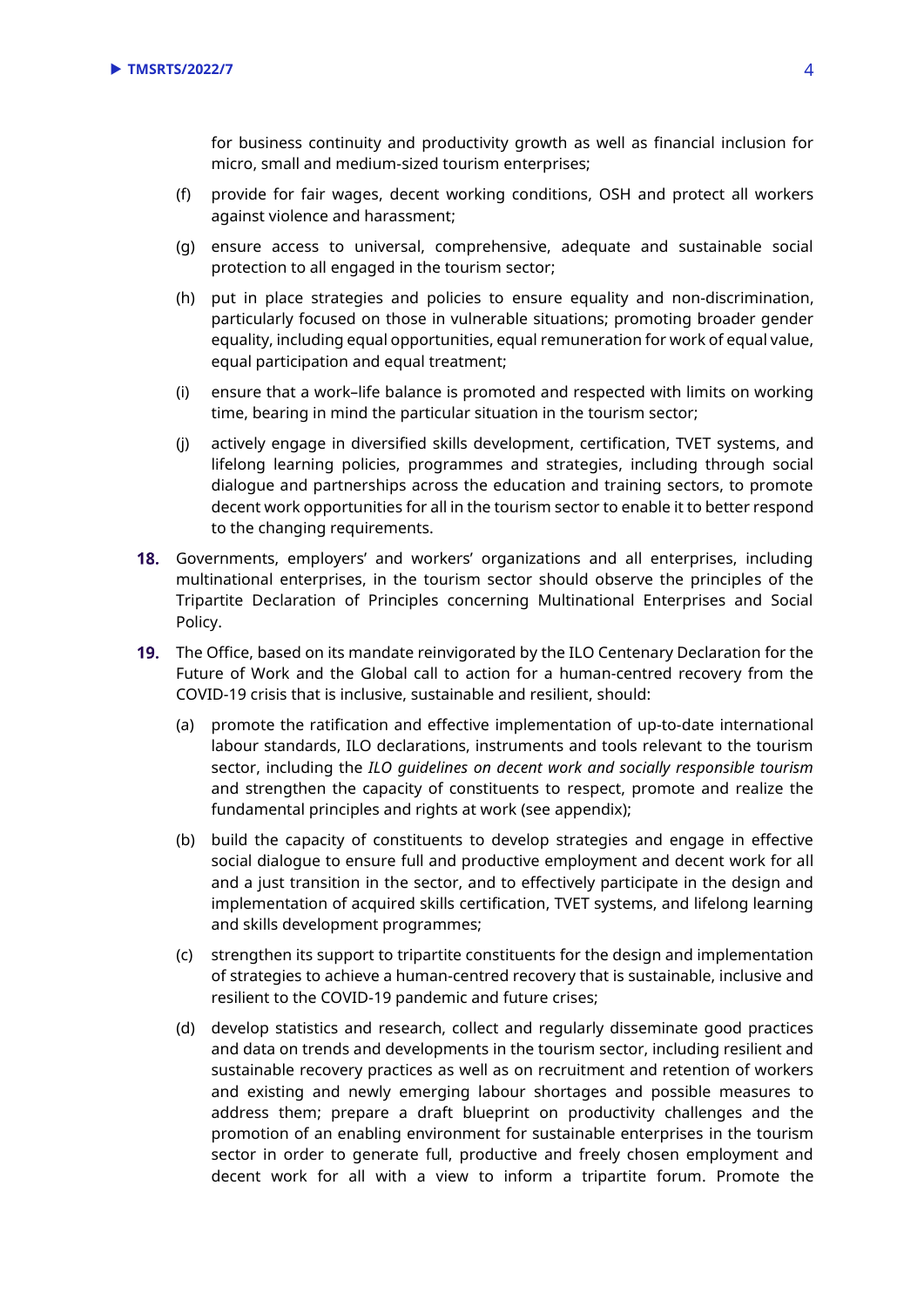coordination of data collection and research in relevant international organizations, in particular the OECD, UNDP, UNEP and UNWTO;

- (e) organize regional meetings and workshops, including with the International Training Centre of the ILO, to promote the use and implementation of the *ILO guidelines on decent work and socially responsible tourism* as well as other guidance included in the appendix;
- (f) design and implement development cooperation projects to advance decent and sustainable work in the sector, taking into account the diverse circumstances, needs, priorities and levels of development of its Member States including through expanded South–South and triangular cooperation;
- (g) promote, using all relevant means of action, international cooperation and reinforce its tripartite mandate by including constituents in leading and cooperating with relevant multilateral organizations, particularly the OECD, UNEP, UNWTO and WHO as well as enhance collaboration with relevant regional organizations to promote policy coherence at all levels in pursuit of a human-centred recovery and growth of the tourism sector that is inclusive, sustainable, and resilient.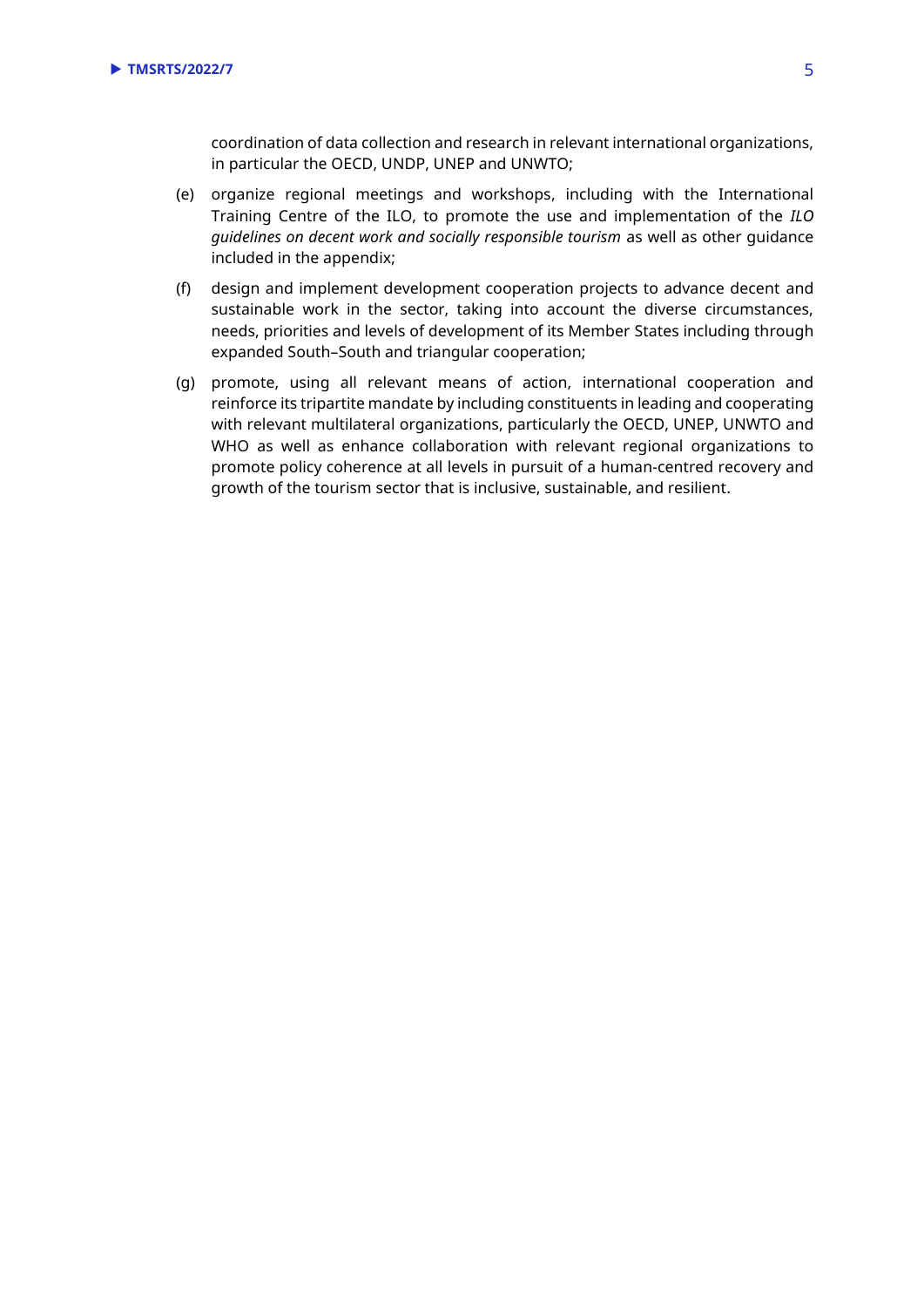## **Appendix**

### **Non-exhaustive list of ILO declarations, instruments and tools referred to in the technical meeting on COVID-19 and sustainable recovery in the tourism sector**

#### **International labour standards**

#### Fundamental Conventions

- [Freedom of Association and Protection of the Right to Organise Convention, 1948](https://www.ilo.org/dyn/normlex/en/f?p=NORMLEXPUB:12100:0::NO::P12100_ILO_CODE:C087)  [\(No.](https://www.ilo.org/dyn/normlex/en/f?p=NORMLEXPUB:12100:0::NO::P12100_ILO_CODE:C087) 87)
- [Right to Organise and Collective Bargaining Convention, 1949 \(No. 98\)](https://www.ilo.org/dyn/normlex/en/f?p=NORMLEXPUB:12100:0::NO::P12100_ILO_CODE:C098)
- [Forced Labour Convention, 1930 \(No. 29\),](https://www.ilo.org/dyn/normlex/en/f?p=1000:12100:0::NO::P12100_ILO_CODE:C029) and the [Protocol of 2014](http://www.ilo.ch/dyn/normlex/en/f?p=NORMLEXPUB:12100:0::NO::P12100_ILO_CODE:P029) to the Forced [Labour Convention, 1930](http://www.ilo.ch/dyn/normlex/en/f?p=NORMLEXPUB:12100:0::NO::P12100_ILO_CODE:P029)
- [Abolition of Forced Labour Convention, 1957 \(No. 105\)](https://www.ilo.org/dyn/normlex/en/f?p=1000:12100:0::NO::P12100_ILO_CODE:C105)
- [Minimum Age Convention, 1973 \(No. 138\)](https://www.ilo.org/dyn/normlex/en/f?p=NORMLEXPUB:12100:0::NO:12100:P12100_INSTRUMENT_ID:312283:NO)
- [Worst Forms of Child Labour Convention, 1999 \(No. 182\)](https://www.ilo.org/dyn/normlex/en/f?p=NORMLEXPUB:12100:0::NO::P12100_ILO_CODE:C182)
- [Equal Remuneration Convention, 1951 \(No. 100\)](https://www.ilo.org/dyn/normlex/en/f?p=NORMLEXPUB:12100:0::NO::P12100_Ilo_Code:C100)
- [Discrimination \(Employment and Occupation\) Convention, 1958 \(No. 111\)](https://www.ilo.org/dyn/normlex/en/f?p=NORMLEXPUB:12100:0::NO::P12100_ILO_CODE:C111)

#### Governance (priority) Conventions

- [Labour Inspection Convention, 1947 \(No. 81\)](https://www.ilo.org/dyn/normlex/en/f?p=NORMLEXPUB:12100:0::NO::P12100_ILO_CODE:C081)
- [Employment Policy Convention, 1964 \(No. 122\)](https://www.ilo.org/dyn/normlex/en/f?p=NORMLEXPUB:12100:0::NO::P12100_INSTRUMENT_ID:312267)
- [Labour Inspection \(Agriculture\) Convention, 1969 \(No. 129\)](https://www.ilo.org/dyn/normlex/en/f?p=NORMLEXPUB:12100:0::NO::P12100_ILO_CODE:C129)
- [Tripartite Consultation \(International Labour Standards\) Convention,](https://www.ilo.org/dyn/normlex/en/f?p=NORMLEXPUB:12100:0::NO::P12100_ILO_CODE:C144) 1976 (No. 144)

#### Technical Conventions

- [Right of Association \(Agriculture\) Convention, 1921 \(No. 11\)](https://www.ilo.org/dyn/normlex/en/f?p=NORMLEXPUB:12100:0::NO::P12100_ILO_CODE:C011)
- [Right of Association \(Non-Metropolitan Territories\) Convention, 1947 \(No. 84\)](https://www.ilo.org/dyn/normlex/en/f?p=NORMLEXPUB:12100:0::NO::P12100_ILO_CODE:C084)
- [Social Security \(Minimum Standards\) Convention, 1952 \(No. 102\)](https://www.ilo.org/dyn/normlex/en/f?p=NORMLEXPUB:12100:0::NO::P12100_ILO_CODE:C102)
- [Hygiene \(Commerce and Offices\) Convention, 1964 \(No. 120\)](https://www.ilo.org/dyn/normlex/en/f?p=1000:12100:::NO:12100:P12100_INSTRUMENT_ID:312265)
- Invalidity, Old-[Age and Survivors' Benefits Convention, 1967 \(No. 128\)](https://www.ilo.org/dyn/normlex/en/f?p=NORMLEXPUB:55:0:::55:P55_TYPE,P55_LANG,P55_DOCUMENT,P55_NODE:CON,en,C128,/Document)
- [Holidays with Pay Convention \(Revised\), 1970 \(No. 132\)](https://www.ilo.org/dyn/normlex/en/f?p=NORMLEXPUB:12100:0::NO::P12100_ILO_CODE:C132)
- [Workers' Representatives Convention, 1971 \(No. 135\)](https://www.ilo.org/dyn/normlex/en/f?p=1000:12100:::NO:12100:P12100_INSTRUMENT_ID:312280)
- [Rural Workers' Organisations Convention, 1975 \(No. 141\)](https://www.ilo.org/dyn/normlex/en/f?p=NORMLEXPUB:12100:0::NO::P12100_ILO_CODE:C141)
- [Human Resources Development Convention, 1975 \(No. 142\)](https://www.ilo.org/dyn/normlex/en/f?p=1000:12100:::NO:12100:P12100_INSTRUMENT_ID:312287)
- [Labour Relations \(Public Service\) Convention, 1978 \(No. 151\)](https://www.ilo.org/dyn/normlex/en/f?p=NORMLEXPUB:12100:0::NO::P12100_INSTRUMENT_ID:312296)
- [Collective Bargaining Convention, 1981 \(No. 154\)](https://www.ilo.org/dyn/normlex/en/f?p=NORMLEXPUB:12100:0::NO::P12100_INSTRUMENT_ID:312299)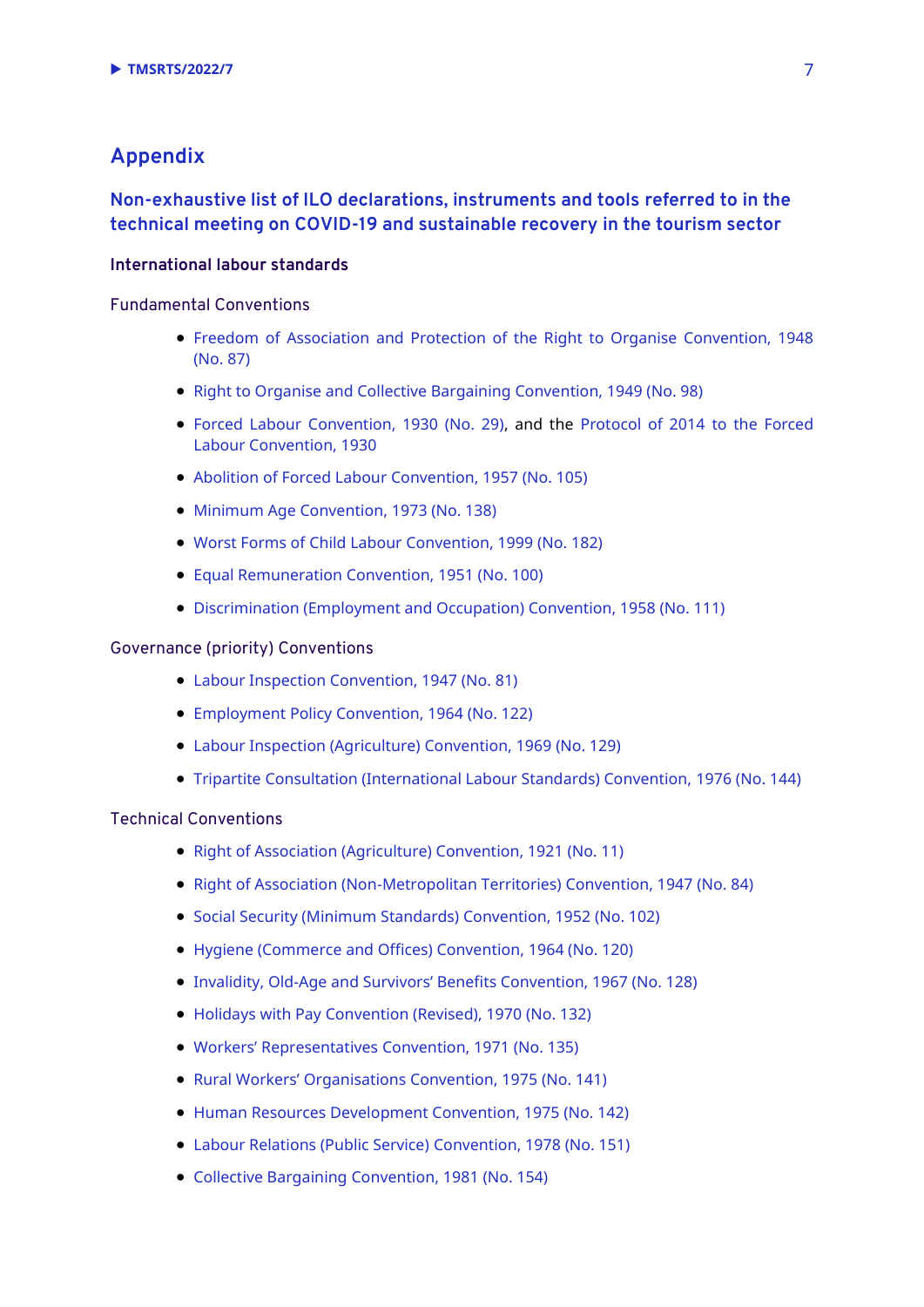- [Occupational Safety and Health Convention, 1981 \(No. 155\)](https://www.ilo.org/dyn/normlex/en/f?p=NORMLEXPUB:12100:0::NO::P12100_ILO_CODE:C155) and the [Protocol of 2002](https://www.ilo.org/dyn/normlex/en/f?p=NORMLEXPUB:12100:0::NO::P12100_ILO_CODE:P155)  [to the Occupational Safety and Health Convention, 1981](https://www.ilo.org/dyn/normlex/en/f?p=NORMLEXPUB:12100:0::NO::P12100_ILO_CODE:P155)
- [Workers with Family Responsibilities Convention, 1981 \(No. 156\)](https://www.ilo.org/dyn/normlex/en/f?p=NORMLEXPUB:12100:0::NO::P12100_ILO_CODE:C156)
- [Termination of Employment Convention, 1982 \(No. 158\)](https://www.ilo.org/dyn/normlex/en/f?p=NORMLEXPUB:12100:0::NO::P12100_ILO_CODE:C158)
- [Vocational Rehabilitation and Employment \(Disabled Persons\) Convention, 1983](https://www.ilo.org/dyn/normlex/en/f?p=NORMLEXPUB:12100:0::NO::P12100_INSTRUMENT_ID:312304)  (No. [159\)](https://www.ilo.org/dyn/normlex/en/f?p=NORMLEXPUB:12100:0::NO::P12100_INSTRUMENT_ID:312304)
- [Indigenous and Tribal Peoples Convention, 1989 \(No. 169\)](https://www.ilo.org/dyn/normlex/en/f?p=NORMLEXPUB:55:0::NO::P55_TYPE,P55_LANG,P55_DOCUMENT,P55_NODE:REV,en,C169,/Document)
- [Night Work Convention, 1990 \(No. 171\)](https://www.ilo.org/dyn/normlex/en/f?p=1000:12100:::NO:12100:P12100_INSTRUMENT_ID:312316)
- [Working Conditions \(Hotels and Restaurants\) Convention, 1991 \(No. 172\)](https://www.ilo.org/dyn/normlex/en/f?p=NORMLEXPUB:12100:0::NO::P12100_INSTRUMENT_ID:312317)
- [Part-Time Work Convention, 1994 \(No. 175\)](https://www.ilo.org/dyn/normlex/en/f?p=NORMLEXPUB:12100:0::NO::P12100_ILO_CODE:C175)
- [Private Employment Agencies Convention, 1997 \(No. 181\)](https://www.ilo.org/dyn/normlex/en/f?p=1000:12100:0::NO::P12100_INSTRUMENT_ID:312326)
- [Maternity Protection Convention, 2000 \(No. 183\)](https://www.ilo.org/dyn/normlex/en/f?p=NORMLEXPUB:12100:0::NO::P12100_ILO_CODE:C183)
- [Promotional Framework for Occupational Safety and Health Convention, 2006](https://www.ilo.org/dyn/normlex/en/f?p=NORMLEXPUB:12100:0::NO::P12100_ILO_CODE:C187)  (No. [187\)](https://www.ilo.org/dyn/normlex/en/f?p=NORMLEXPUB:12100:0::NO::P12100_ILO_CODE:C187)
- [Violence and Harassment Convention, 2019 \(No. 190\)](https://www.ilo.org/dyn/normlex/en/f?p=NORMLEXPUB:12100:0::NO::P12100_ILO_CODE:C190)

#### Technical Recommendations

- [Consultation \(Industrial and National Levels\) Recommendation, 1960 \(No. 113\)](https://www.ilo.org/dyn/normlex/en/f?p=1000:12100:::NO:12100:P12100_INSTRUMENT_ID:312451)
- [Workers' Housing Recommendation, 1961 \(No. 115\)](https://www.ilo.org/dyn/normlex/en/f?p=NORMLEXPUB:12100:0::NO::P12100_ILO_CODE:R115)
- [Hygiene \(Commerce and Offices\) Recommendation, 1964 \(No. 120\)](https://www.ilo.org/dyn/normlex/en/f?p=1000:12100:::NO:12100:P12100_INSTRUMENT_ID:312458)
- [Working Conditions \(Hotels and Restaurants\) Recommendation, 1991 \(No. 179\)](https://www.ilo.org/dyn/normlex/en/f?p=1000:12100:::NO:12100:P12100_INSTRUMENT_ID:312517)
- [Private Employment Agencies Recommendation, 1997 \(No. 188\)](https://www.ilo.org/dyn/normlex/en/f?p=NORMLEXPUB:12100:::NO:12100:P12100_ILO_CODE:R188:NO)
- [Job Creation in Small and Medium-Sized Enterprises Recommendation, 1998 \(No. 189\)](https://www.ilo.org/dyn/normlex/en/f?p=1000:12100:::NO:12100:P12100_INSTRUMENT_ID:312527)
- [Maternity Protection Recommendation, 2000 \(No. 191\)](https://www.ilo.org/dyn/normlex/en/f?p=1000:12100:::NO:12100:P12100_INSTRUMENT_ID:312529)
- [Promotion of Cooperatives Recommendation, 2002 \(No. 193\)](https://www.ilo.org/dyn/normlex/en/f?p=normlexpub:12100:0::no::P12100_ILO_code:R193)
- [Human Resources Development Recommendation, 2004 \(No. 195\)](https://www.ilo.org/dyn/normlex/en/f?p=NORMLEXPUB:12100:0::NO::P12100_INSTRUMENT_ID:312533)
- [Promotional Framework for Occupational Safety and Health Recommendation, 2006](https://www.ilo.org/dyn/normlex/en/f?p=1000:12100:::NO:12100:P12100_INSTRUMENT_ID:312534)  [\(No. 197\)](https://www.ilo.org/dyn/normlex/en/f?p=1000:12100:::NO:12100:P12100_INSTRUMENT_ID:312534)
- [Employment Relationship Recommendation, 2006 \(No. 198\)](https://www.ilo.org/dyn/normlex/en/f?p=NORMLEXPUB:12100:0::NO::P12100_INSTRUMENT_ID:312535)
- [HIV and AIDS Recommendation, 2010 \(No. 200\)](https://www.ilo.org/dyn/normlex/en/f?p=1000:12100:::NO:12100:P12100_INSTRUMENT_ID:2551501)
- [Social Protection Floors Recommendation, 2012 \(No. 202\)](https://www.ilo.org/dyn/normlex/en/f?p=NORMLEXPUB:12100:0::NO::P12100_INSTRUMENT_ID:3065524)
- [Transition from the Informal to the Formal Economy Recommendation, 2015 \(No. 204\)](https://www.ilo.org/dyn/normlex/en/f?p=NORMLEXPUB:12100:0::NO::P12100_ILO_CODE:R204)
- [Employment and Decent Work for Peace and Resilience Recommendation, 2017](https://www.ilo.org/dyn/normlex/en/f?p=NORMLEXPUB:12100:0::NO::P12100_INSTRUMENT_ID:3330503)  (No. [205\)](https://www.ilo.org/dyn/normlex/en/f?p=NORMLEXPUB:12100:0::NO::P12100_INSTRUMENT_ID:3330503)
- [Violence and Harassment Recommendation, 2019 \(No. 206\)](https://www.ilo.org/dyn/normlex/en/f?p=NORMLEXPUB:12100:0::NO::P12100_ILO_CODE:R206)